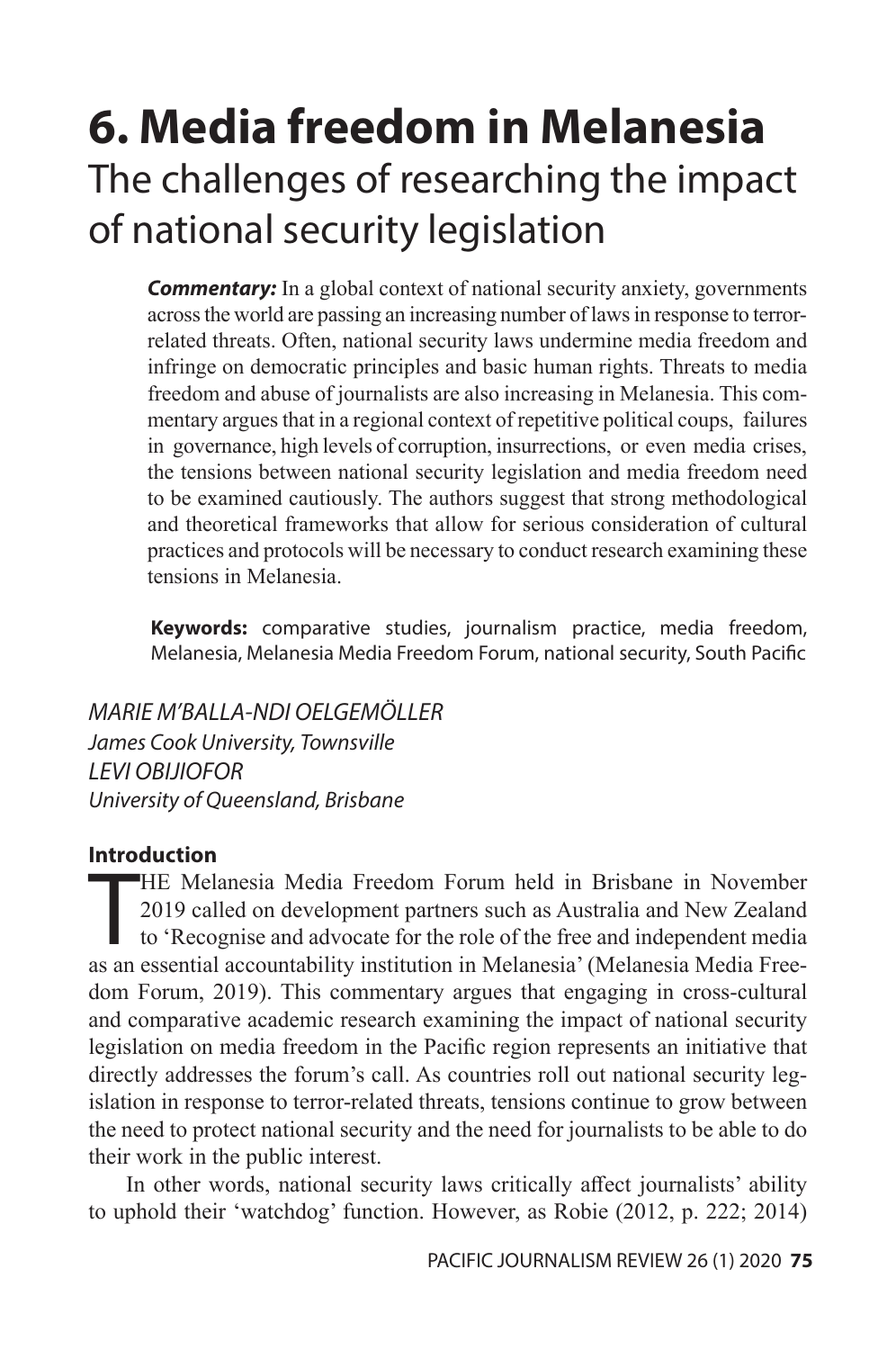highlights with regard to the Pacific, in order for media to play its role as the Fourth Estate, the media must also be able to understand the important role that custom (*kastom*), traditional movements, and spiritual beliefs play in the region. As M'Balla-Ndi (2017) also notes in her study of journalistic practices in New Caledonia, French journalism schools attended by the majority of metropolitan media practitioners in New Caledonia neglect the study of knowledge crucial to work as a journalist in the archipelago, particularly knowledge of local customs such as '*la coutume*'. She argues that 'Metropolitan journalists' lack of knowledge about Kanak customs […] and their will to keep reporting as they would in France is problematic. Journalism in New Caledonia involves many things that [one does not] learn in Western journalism schools' (M'Balla-Ndi, 2017, p. 61). It is probably then reasonable to expect that conducting research about national security laws and their impact on journalism in Melanesia will also require recognition of local customs as a factor influencing journalism in the region, and be given significant consideration when conducting such studies.

Since 11 September 2001, more than 100 countries around the world have passed legislation to strengthen national security (Human Rights Watch, 2012). Not only do these laws undermine media freedom, they also infringe on democratic principles and basic human rights. In many countries, national security legislation involves ill-defined Acts that allow security agencies to prevent media from effectively reporting on stories of public interest. Often, these laws imply that journalists can only rely on a limited number of official sources, including limiting their access to crucial information needed to produce balanced stories. This is crucial in Melanesian countries where threats to media freedom and abuse of journalists are increasing.

We argue that examining the conflict between national security laws and media freedom in Melanesia is a complex task that requires attention to, and recognition of, cultural particularities of South Pacific societies. In a global context of national security and public anxiety, and a regional context of repetitive political coups, failures in governance, high levels of corruption, insurrections, or even media crises, these tensions need to be examined cautiously. Such research will need to recognise approaches that consider local cultural dynamics, and that can distinguish genuine cultural protocols from abusive invocations of tradition when it is used to side-line—or excuse the unfair treatment of—journalists.

# *Kastom* **and Western ways: A complex equation**

It has been said that journalism is 'an Anglo-American invention (Chalaby, 1996, p. 303). This underlines why journalism literature is dominated by Western or Euro-centric concepts. This narrow conceptualisation of journalism implies the omission of important regions of the world such as Africa, Asia, and Pacific Islands in the scholarship of journalism practice. It is for this reason that Wasserman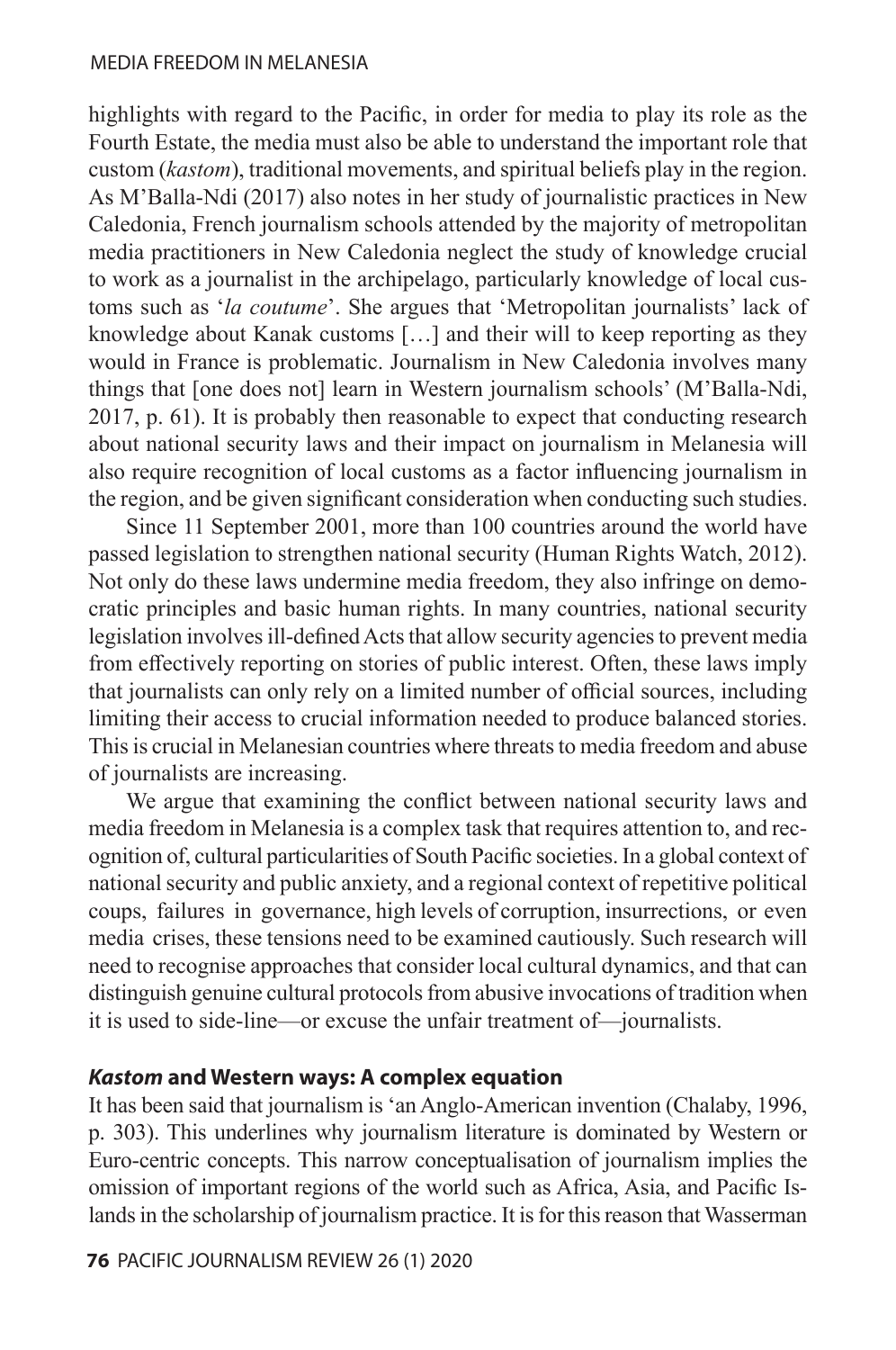and de Beer (2009) presented a critique of journalism as 'an Anglo-American invention' on the grounds that it excluded non-Western scholarship as contributing to the journalism discipline. They point out that the exclusion of Africa from discussions about how journalism is practised across the globe has deprived humanity of the values of diversity and inclusiveness in cross-cultural journalism practices. Wasserman and de Beer (2009, p. 431) argue the implication is 'too often that the Western democratic model of liberal democracy remains the implicit or explicit normative ideal against which journalism in non-western societies is measured, with media-state relations as a primary determinant of journalistic standards' (p. 431). Similarly, other scholars such as Curran and Park (2000) contend that we should not perceive our world from a long and constricted Western viewpoint but rather we must adopt and encourage approaches that appreciate the values of globalisation, the emergence of the Asian economy, and the move from Hollywood to other centres of media creativity, such as Nigeria's 'Nollywood' movie industry and India's 'Bollywood'. Pacific scholar and writer Epeli Hau'ofa (1993, pp. 2-3) also argues, 'Academic and consultancy experts tend to overlook or misinterpret grassroots activities because they do not fit with prevailing views about the nature of society and its development'.

In their major paper, ' Have We Been Thinking Upside Down? The Contemporary Emergence of Pacific Theoretical Thought*,'* Huffer and Qalo (2004, p. 87) ask the question: 'Why should we be concerned about the Pacific thought?' Their paper suggests that research, which examines the Pacific, is mostly published by foreigners that fail to study how Indigenous Pacific thought relates to contemporary ideas. Such studies do not consider how fundamental Pacific concepts and philosophies are relevant to the social reality of local societies. Pacific Islanders might have in fact realised that they 'have been thinking upside- down' and they are now trying to find ways to recover from colonial and post-colonial models and ideals, such as Christianity and Western public administration and systems of governance. In a context where collective efforts between Melanesian and Western media practitioners and academics are needed to overcome the challenges current societal developments (e.g., national security legislation) create for media freedom, we uphold such views and suggest that such threats to media freedom in the Pacific region (e.g. national security legislation) can be effectively researched only with close attention to culture and the tensions between Western-imported values and local ones.

*Pear ta ma 'on maf (The Land Has Eyes* in Rotuman), a 2004 feature film produced and directed by Rotuman playwright and scholar Vilsoni Hereniko, is an outstanding example of how a cultural production can illustrate the tensions between tradition—including local customs, beliefs, and protocols—and Western-imported values and principles in the South Pacific. It was filmed entirely on the Polynesian outer island of Rotuma (administratively part of Fiji),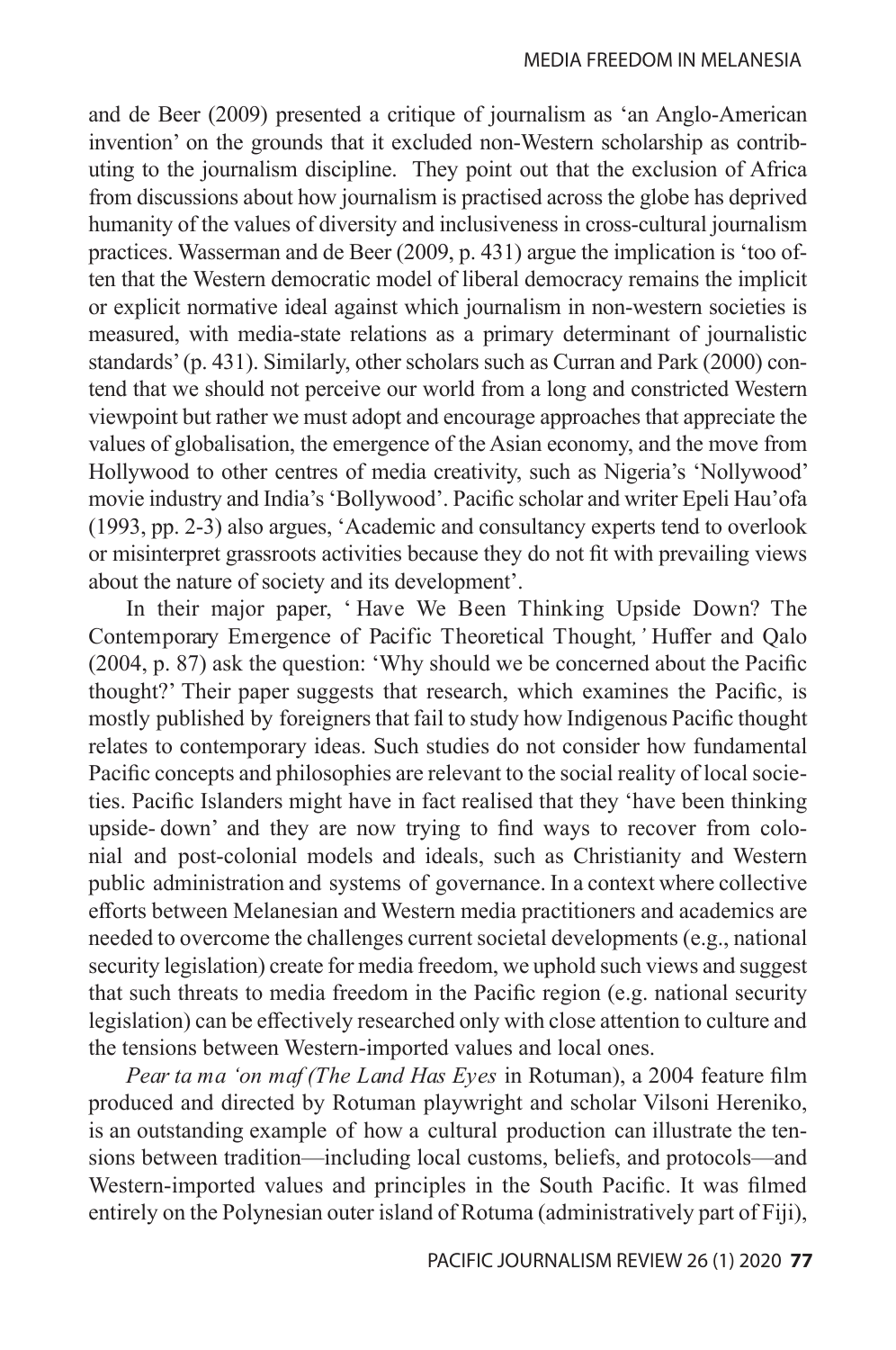with Indigenous actors and a largely Indigenous crew. *The Land Has Eyes*  makes a clear and powerful statement, much like a well-known editorial in *The Fiji Times* in 1987, which criticised Western-style democracy as a 'foreign flower' unsuited to Pacific soils (Larmour, 2005, p. 2). *The Land Has Eyes*  also seems to denounce Western practices as a 'foreign flower', incompatible with and unable to take roots in the Pacific soil (Larmour, 2005).

In many Melanesian countries, when journalists probe local or regional governments, especially in regard to corruption, mal-administrative practices, or when all the features of good governance fall down (e.g., Solomon Islands in 2000; Fiji in 1987, 2000-2001, 2006), they are promptly and easily designated as 'foreign weeds needing better control'. In fact, as 'Introduced institutions are often blamed for political problems in the South Pacific' (Larmour, 2005, p. 5), contemporary Pacific journalists are also often unfairly criticised and their work often challenged in various ways. Coupled with the 1987 *Fiji Times* editorial and Larmour's argument about the complex adoption of Western-style democracy in Pacific islands, Hereniko's film demonstrates that some values and practices deriving from Western traditions have been uneasily and uncomfortably imported into the Pacific. In fact, these Western values do not always serve the people of the Pacific, and even, sometimes, create great injustice against them. These are injustices that *The Land* would not have tolerated. This is relevant here because the practice of journalism 'might have its roots in Western society especially when it comes to recording and reporting facts by use of a pen and paper and actually getting it printed but there are many aspects of journalism that are also as old as the Vanuatu society and many others' (M'Balla-Ndi, 2015, p. 12). Robie (2002, p. 147) also argues that 'Customary obligations and pressures are frequently a burden on journalists in the South Pacific. Such obstacles create difficulties for many journalists.' However, much of the existing literature examining media and journalism in the South Pacific overlooks, or gives abridged considerations for culture and traditions, particularly in regard to how these are grounded or manifested in Pacific media and journalism practices.

Similarly, the concept of Western-style democracy, the 'home institution' of the Fourth Estate, sometimes faces resistance in traditional societies where it needs to 'co-exist' with local ways. These conflicts in values, practices, standards, and protocols undoubtedly add a layer of complexity when examining the state of media freedom in relation to national security legislation in Melanesian countries, where local cultures and traditions still run deep and where a more informed and nuanced consideration of contests for freedom or invocations of tradition—or culture—should, at the very least, take greater account of what constitutes 'genuine tradition'. The following discussion showcases a few examples of the 'exceptionalism' in Vanuatu that some people have attributed to tradition previously in times of media crises.

# **78** PACIFIC JOURNALISM REVIEW 26 (1) 2020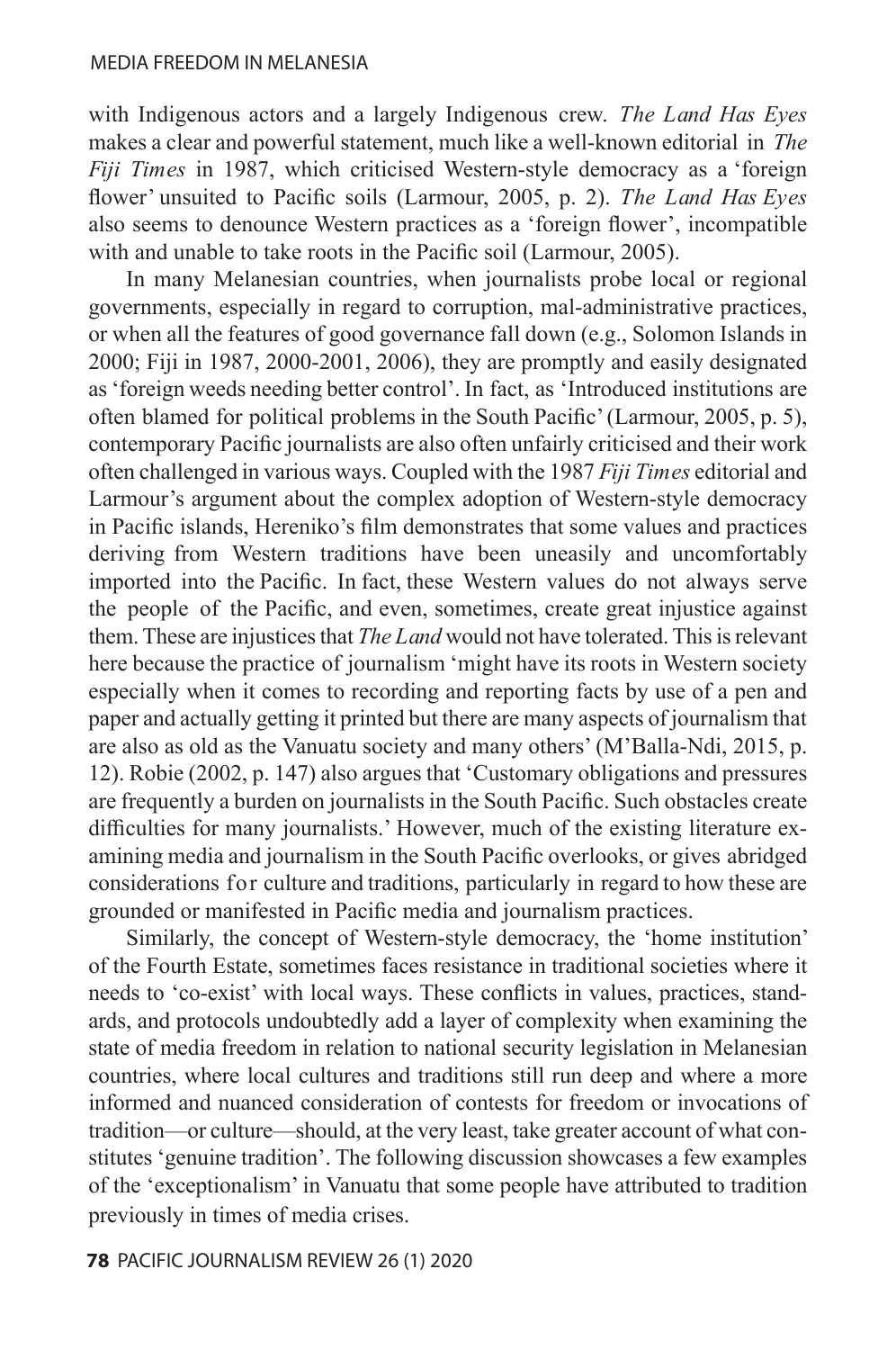# **Kastom and media freedom: a Vanuatu case-in-focus**

Ratu Sir Kamisese Mara, author of *The Pacific Way: A Memoir* (1997), became the first Prime Minister of Fiji in 1971. Too Van Meijl (1999) states:

Ratu Mara has also been a founder and leading member of the South Pacific Forum, a regional organisation that was established in 1971. [...] He coined the phrase 'Pacific Way' to express that, in spite of the continuing economic dependence on the Western world, Fiji and other South Pacific states were determined to develop in their own way and in their own style.

When examining journalistic practices in Melanesia, it is necessary to acknowledge that the 'Pacific Way' is often appropriated by politicians and other stakeholders for purposes well removed from Mara's original intent. The following vignettes are an attempt to illustrate such misappropriations.

On Monday morning, 2 February 2009, a young ni-Vanuatu<sup>1</sup> man attacked Esther Tinning, a freelance journalist working for the *Vanuatu Daily Post*, as she was walking her children to school. Tinning's assailant, Collen Litch, was 'a local builder enraged by a feature piece she had written based on information provided by the assailant's sister' (Pacific Freedom Forum, 2009). As a result of the attack, Tinning suffered a miscarriage. Late on Saturday morning, 17 January 2009, four Vanuatu Correction Service officers burst into the newsroom of the *Vanuatu Daily Post* in Port Vila and assaulted the then publisher, Marc Neil-Jones, a former British expatriate who had become a ni-Vanuatu citizen. On the afternoon of Friday, 4 March 2011, Marc Neil-Jones was again assaulted in the *Vanuatu Daily Post*'s Port Vila newsroom, this time by a group of four men led by Vanuatu Cabinet Minister Harry Iauko, after the *Post* published stories critical of Iauko's Infrastructure and Public Utilities portfolios. Following his attack, in an interview for the *Sydney Morning Herald*, Jones suspected no one would be arrested, stating that 'Whenever there is a big man nothing happens, it's exasperating. It's so blatant, a week after the assault and there is no apology, no government response nor explanation. There are numerous witnesses but still nothing has happened a week later.'

*Prima facie* these assaults had nothing to do with culture and/or tradition. The events had, at the time, prompted various responses by regional media monitoring NGOs, such as Pacific Freedom Forum, and international media freedom advocacy NGOs, including the International Federation of Journalists, but had only belatedly been acknowledged by the local Media Association Vanuatu (MAV), and the regional media association Pacific Islands News Association (PINA). However, in late July 2009, during the PINA conference in Port Vila, Esther Tinning gave a speech recounting her assault, stating that her assailant had not yet been arrested or charged by the police, and that she had received no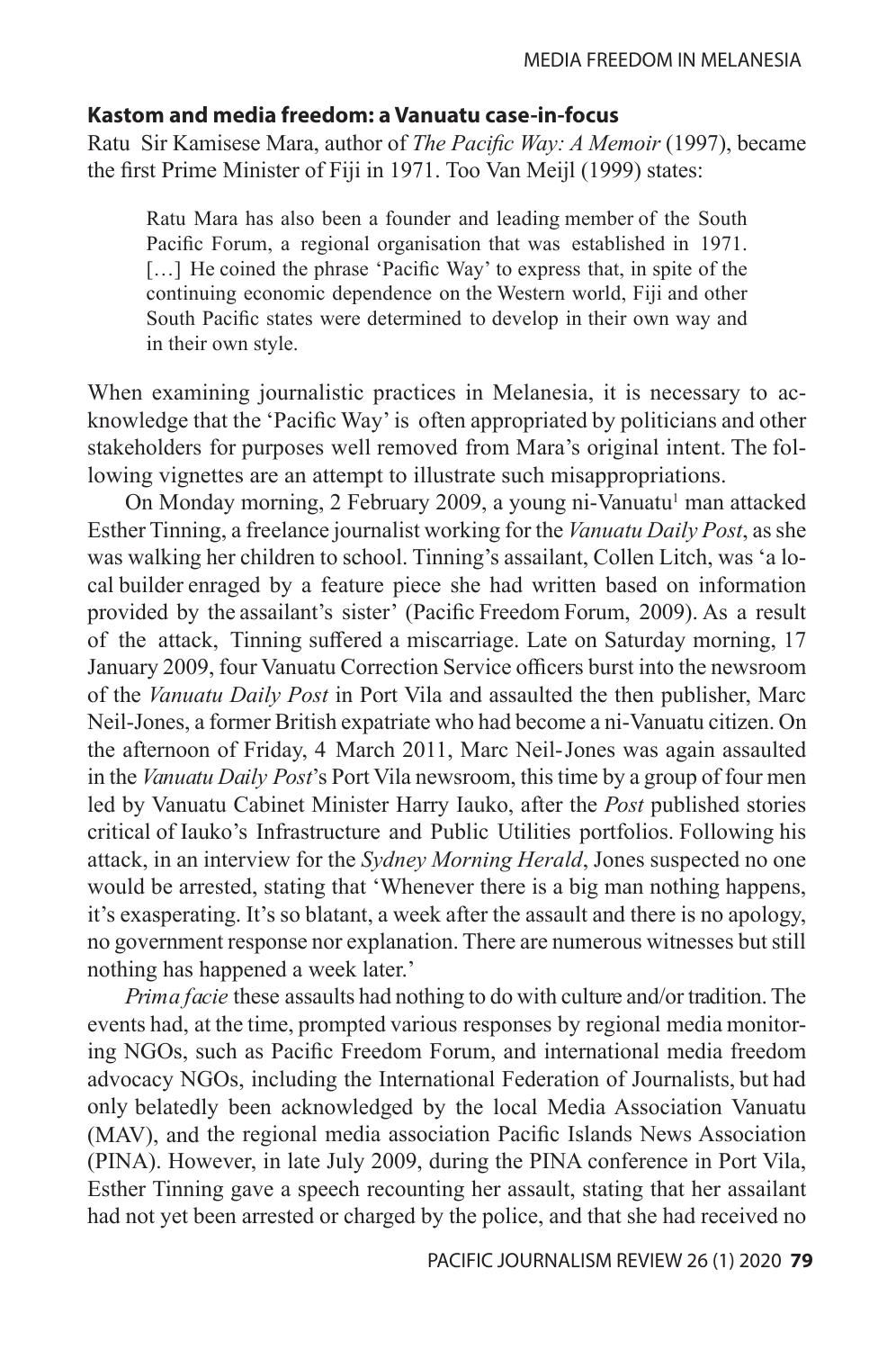support except for a 'shadowy statement' (Tinning, 2009) from MAV. In response, former MAV president Moses Stevens (2009) said:

I think that all of us have to understand how the Pacific Islanders resolve issues, we sit together on a mat like in Radio Australia programmes and we talk about it. […] And I want to call on this meeting here to understand the Pacific Way of resolving issues […]: we sit together on a mat and we talk about it and find solutions. (Stevens, 2009)

Stevens' invocation of the 'Pacific Way' of resolving issues to excuse the position of a national media association is significant here. In many instances, *kastom* influences ni-Vanuatu journalists' ability to tell a story. *Kastom* protocols, kinships, the use and abuse of chiefly status and honorifics, big man's authority, *wantok* systems, and so on all affect journalistic practices on a daily basis (see M'Balla-Ndi, 2015). However, culture or tradition can also be too easily invoked to excuse malpractices and the improper treatment of journalists. Journalists who are attacked, criticised or harassed might well have been insensitive or incompetent to a certain extent, but it is of grave concern that journalists might also be at risk because they have, by carrying out their responsibilities and duties, exposed the malpractices of a big man in the *wantok* system. In fact, these malpractices may be corrupt according to Western practices and understandings, but not necessarily within their traditional context. This is where examining the impact of various laws, including national security laws, on media freedom in Melanesia will be problematic because many journalists in the region who have adopted Western standards of reporting are also involved in, affected by, and respectful of the traditional ways. The potential for these laws (and their flaws) to be used or abused by those in power (in federal agencies, but also within traditional society networks) should not be overlooked.

Thus, the assaults on Marc Neil-Jones and Esther Tinning had nothing to do with *kastom*, but occurred in a context where *kastom* runs deep and major players in these matters did not hesitate to call on *kastom* to restrict, delay, or justify any measure the authorities have or have not taken following the attacks. Therefore, tradition can be slippery, exploitative, and in Melanesia, it can also selectively be invoked for the purposes of intimidating or silencing journalists by placing some political practices such as the '*wantok* system'2 off-limits. There are also many examples of abuses committed by government officials designed to silence journalists and manipulate stories in Melanesia. One of the most recent examples dates from November 2019, in Vanuatu, with the government's refusal to renew journalist and former *Vanuatu Daily Post* media director Dan McGarry's visa, despite having lived in Vanuatu for 16 years. The government's refusal to renew McGarry's visa was also condemned by Media Association Vanuatu. McGarry described the event as a 'straight up attack on the media' (Davidson,

**80** PACIFIC JOURNALISM REVIEW 26 (1) 2020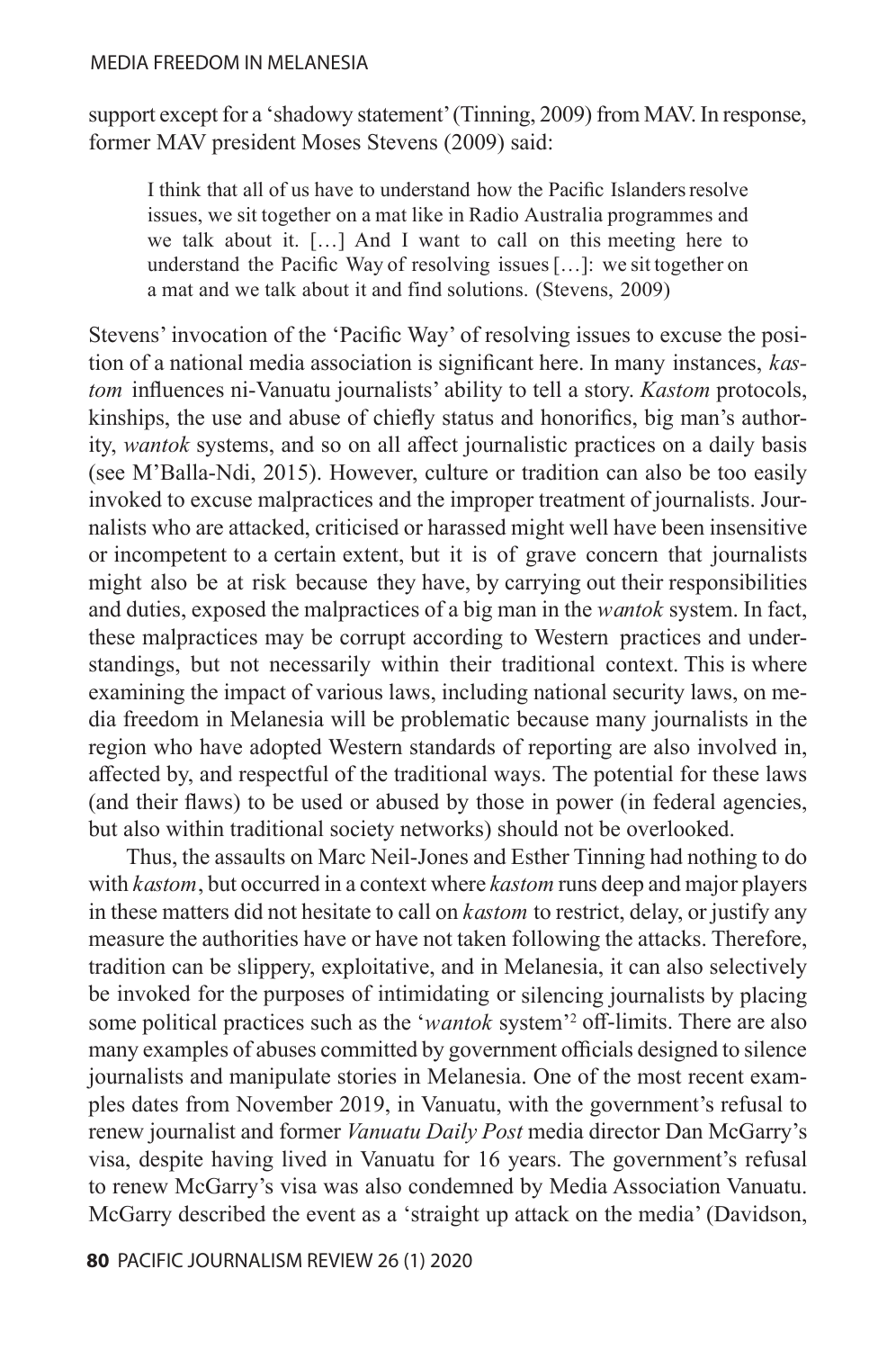*The Guardian*, 2019) and asserted that the Vanuatu government refused to renew his visa because of stories he had published about China's influence in Vanuatu. He stated that 'the *Daily Post* reporting on the government's activities caused such discomfort that they are willing to abuse administrative processes to silence [him]' (Davidson, *The Guardian*, 2019). Later that month, McGarry attended the 2019 Melanesia Media Freedom Forum in Brisbane and was denied passage to fly home to Vanuatu with his spouse. He was informed that the ni-Vanuatu Department of Immigration had issued an order barring the airline from flying him home (Walden, ABC, 2019). In late December 2019, the Vanuatu Supreme Court voided the government-ordered ban on McGarry's visa, judging it unlawful.

Many Melanesian journalists who, like McGarry and Neil Jones, question the probity of local governance or investigate the dysfunctions of government, have often been victims of retribution in complete opposition to the tolerance and fostering of dissent and diversity that are characteristic of democracy. In fact, Duncan (2008, p. 127) argues that 'There have been many attempts by governments in the Pacific to exert control over the media in the name of good governance. […] Government control over the media would raise severe problems for the important role seen for the media in controlling principal/ agent problems on Pacific developments.' As stated by the Melanesia Media Freedom Forum in November 2019:

The global decline of democracy is making it easier for our governments to silence the media. […] The range of threats to media freedom is increasing. These include restrictive legislation, intimidation, political threats, legal threats and prosecutions, assaults and police and military brutality, illegal detention, online abuse, racism between ethnic groups and the ever-present threats facing particularly younger and female reporters who may face violence both on the job and within their own homes (Melanesia Media Freedom Forum, 2019).

Though, in a world experiencing such unprecedented levels of national security anxiety, with most countries responding to outside threats and securing their borders by strengthening national laws that have a heavy impact on media freedom, national security legislation for Melanesian countries and their journalists becomes a 'glocal' issue, a world-wide phenomenon we can expect to be amplified because of well-established cultural norms that have a history of being invoked to excuse corrupt practices and the unfair treatment of journalists.

# **Concluding remarks**

Although countries across the globe do have constitutional provisions for media freedom, these rights are not always respected in practice (Bosch, 2011). In fact, prominent whistleblower disclosures or leaks of classified documents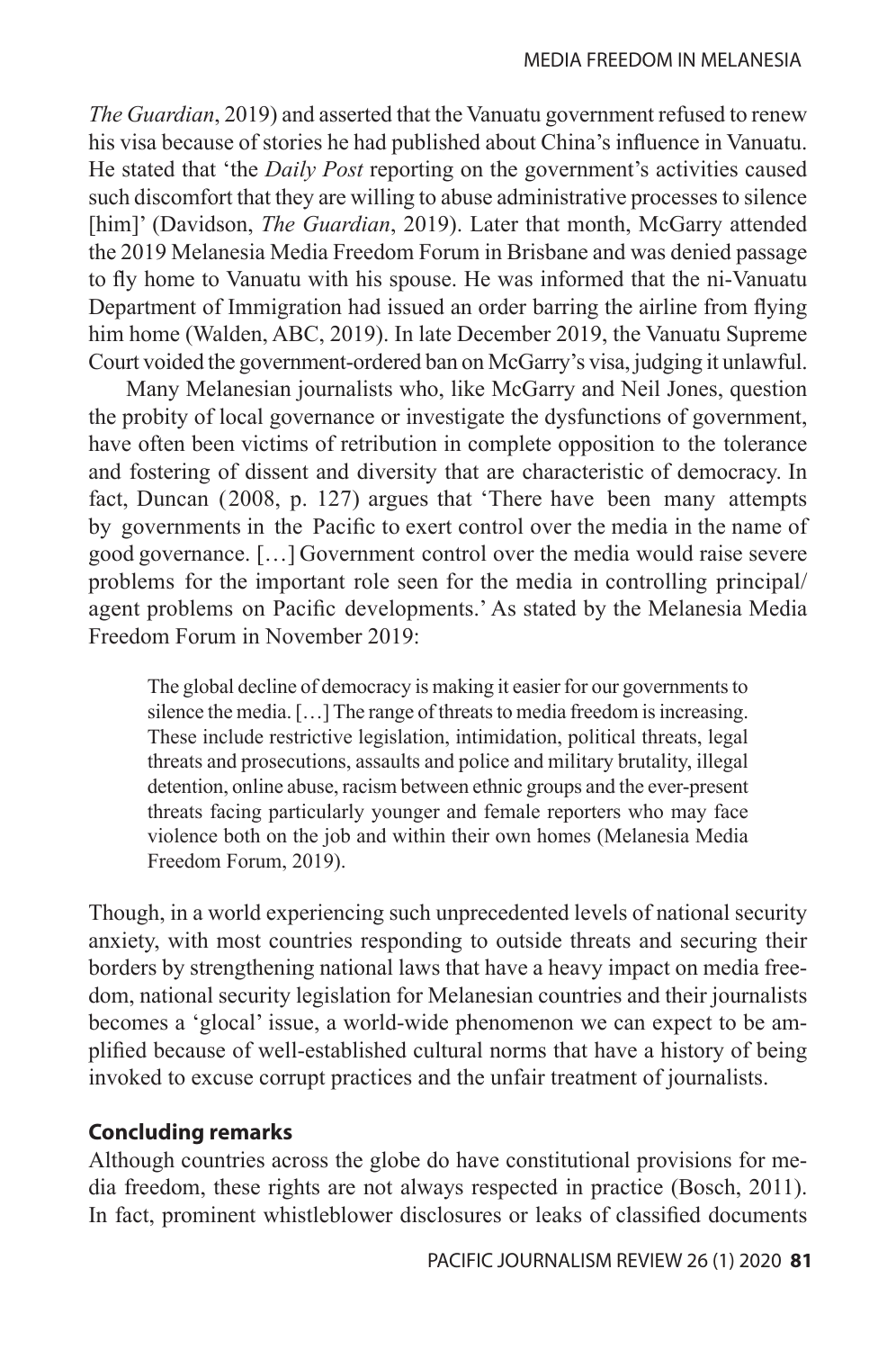and information (e.g., Snowden; Assange) show us that even in the land of the free and the home of the First Amendment, press freedom and free speech are seriously challenged by national security legislation. It then follows that in countries where free speech and/or press freedom are not constitutional rights, but rather implied rights (e.g., Australia) or where these rights are significantly restricted by other laws or some level of political corruption, such as in various Melanesian nations or other South Pacific islands, their so-called fundamental and essential role for progress, human development and human dignity is often challenged.

It is crucial to acknowledge that national security legislation issues for Pacific journalists are added to other challenges such as development and governance issues, economic growth, health, poverty and human rights abuses, and all are evolving within specific cultural contexts that often make issues faced for local journalists fairly unique. We also argue here that local culture remains an essential concept that media and journalism research need to grapple with. This is especially relevant in a global context of national security anxiety in which Melanesian nations' media organisations need to reflect on how to avoid international marginalisation while also determining how culture can be 'integrated' into the reality of contemporary Pacific society's media sphere(s).

The above suggests that journalism research conducted in the region critically needs to examine diverse invocations of *kastom* or the 'Pacific Way' when used in cases where journalists go against ' tradition' or well-established hierarchies and cultural structures by exposing their chiefs' and politicians' malpractices. Therefore, it is necessary to clarify and define what tradition, cultural protocols, hierarchies, and principles stand for in contemporary Melanesia, and in a context in which media practitioners have adopted many standards of Western journalism. Seldom has academic research documented this. Such knowledge would enable media researchers to gain a deeper understanding of how these journalists carry out their duties in a way consistent with traditional values and beliefs, and with Western journalism standards, and how emerging legislation led by worldwide threats of terrorism affect the work of Pacific journalists.

To gain a better understanding of the implications of national security legislation for media freedom, free speech, and human rights in Melanesia, we must undertake comparative cross-cultural journalism studies that offer insights into how to achieve a balance in the tension between protecting national security interests and the need for journalists to be allowed to serve in the public interest. Therefore, while mindful of the need to protect national security interests of countries in the region, journalists and journalism academics should also be conscious, and recognise the importance, of adopting culturally relevant practices that contribute to solving the challenges of development that are unique to the region, such as peaceful resolution of conflicts, as well as the impact of climate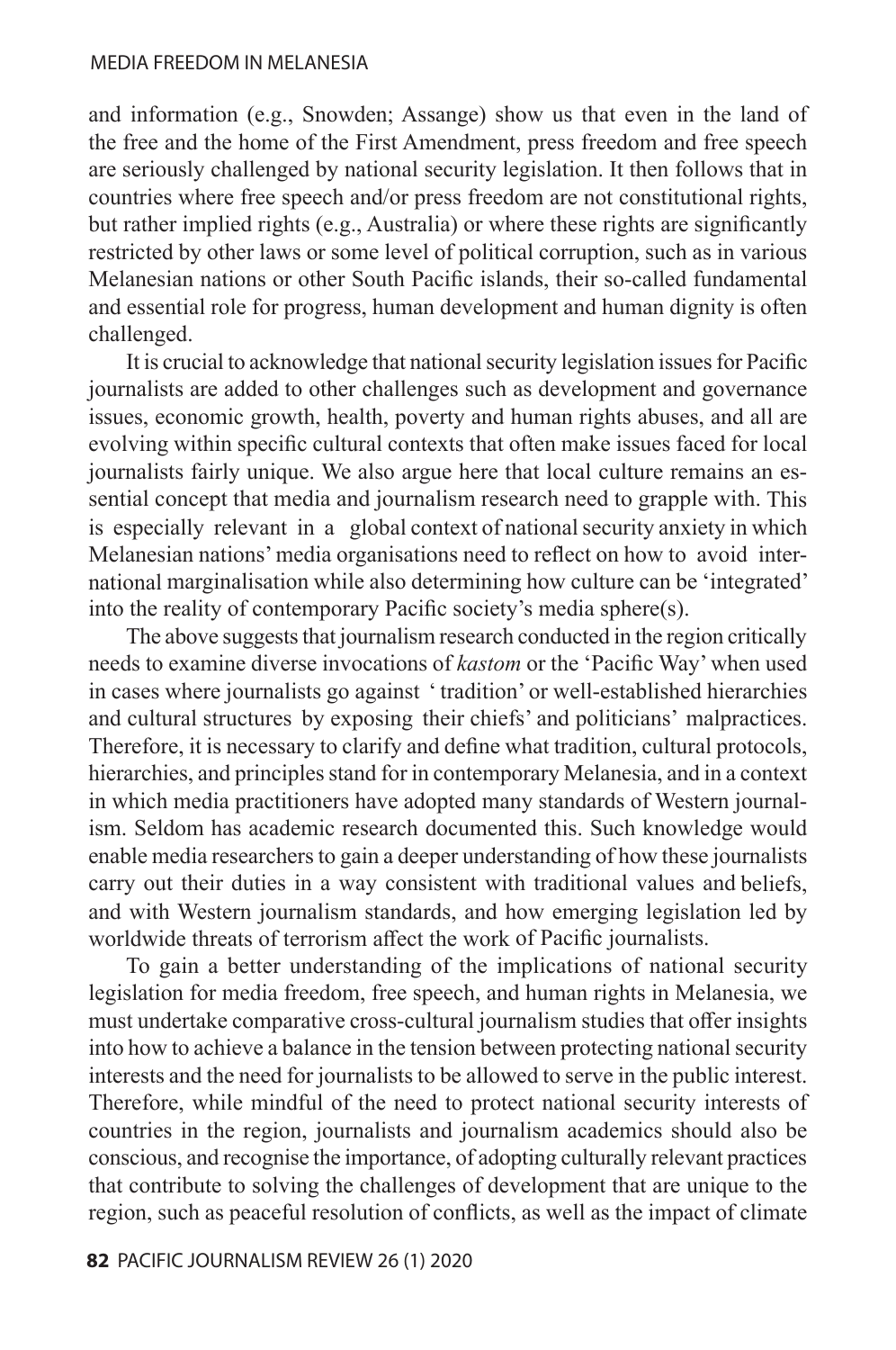change and global warming on the environment. Such knowledge will be necessary when re-conceptualising what press freedom, journalism, national security and democracy stand for in Melanesia.

#### **Notes**

1 ni-Vanuatu are the inhabitants of Vanuatu.

2 The Tok Pisin word *wantok* means 'person who speaks the same language as I do', but it also describes a complex shared worldview, well beyond specific linguistic commonalities, as well as a complex, dynamic web of mutual obligations between a chief (a 'big man', often a politician) and their *wantoks* (the *wantok* system). Melanesian journalists often describe the *wantok* system as a major, if not the major source of corruption in their societies, as well as a major site of corruption threatening journalism. This results in journalists being attacked sometimes physically, for going against the *kastom* (tradition).

# **References**

- Bosch, T. (2011). Media freedom: New frontiers, new barriers. In U. Ekwo (Ed.), *Journalism across cultures: Visions of media professionals in Diaspora* (pp. 56-67). New York, NY: Center for Media & Peace Initiatives.
- Chalaby, J. K. (1996). Journalism as an Anglo-American Invention: A comparison of the development of French and Anglo-American journalism, 1830s-1920s. *European Journal of Communication*, *11*(3), 303–326. https://doi.org/10.1177/026732319601 1003002
- Curran, J., & Park, M-J. (2000). Beyond globalization theory. In J. Curran & M-J. Park (Eds.), *De-westernizing media studies* (pp. 1-18). London, UK: Routledge.
- Davidson, H. (2019). 'Attack on the media': Vanuatu newspaper boss has work visa refused. *The Guardian*. Retrieved from https://www.theguardian.com/world/2019/ nov/08/attack-on-the-media-vanuatu-newspaper-boss-has-work-visa-refused
- Duncan, R. (2008). Governance and development. In S. Singh & B. Prasad (Eds.), Media and development: issues and challenges in the Pacific (pp.111-128). Fiji Institute of Applied Studies, Lautoka, Fiji
- Gridneff, I. (2011, March 11). Vanuatu newspaper boss bashed. *The Sydney Morning Herald*. Retrieved from https://www.smh.com.au/world/vanuatu-newspaper-bossbashed-20110311-1bqyt.html
- Hau'ofa, E. (1993). Our sea of islands. In E. Wadell, V. Naidu, & E. Hau'ofa (Eds.), *A new Oceania: rediscovering our sea of islands* (pp. 2-19). Suva, Fiji: The University of the South Pacific.
- Huffer, E. & Qalo, R. (2004). Have we been thinking upside-down? The contemporary emergence of Pacific theoretical thought. *The Contemporary Pacific*, *16*(1), 87-116. http://dx.doi.org.elibrary.jcu.edu.au/10.1353/cp.2004.0011

Human Rights Watch (2012). *In the name of security: Counterterrorism laws worldwide since September 11*. Retrieved March 2, 2020, from https://www.hrw.org/ report/2012/06/29/name-security/counterterrorism-laws-worldwide-september-11

Josephi, B.U. (ed.) (2010). *Journalism education in countries with limited media freedom*.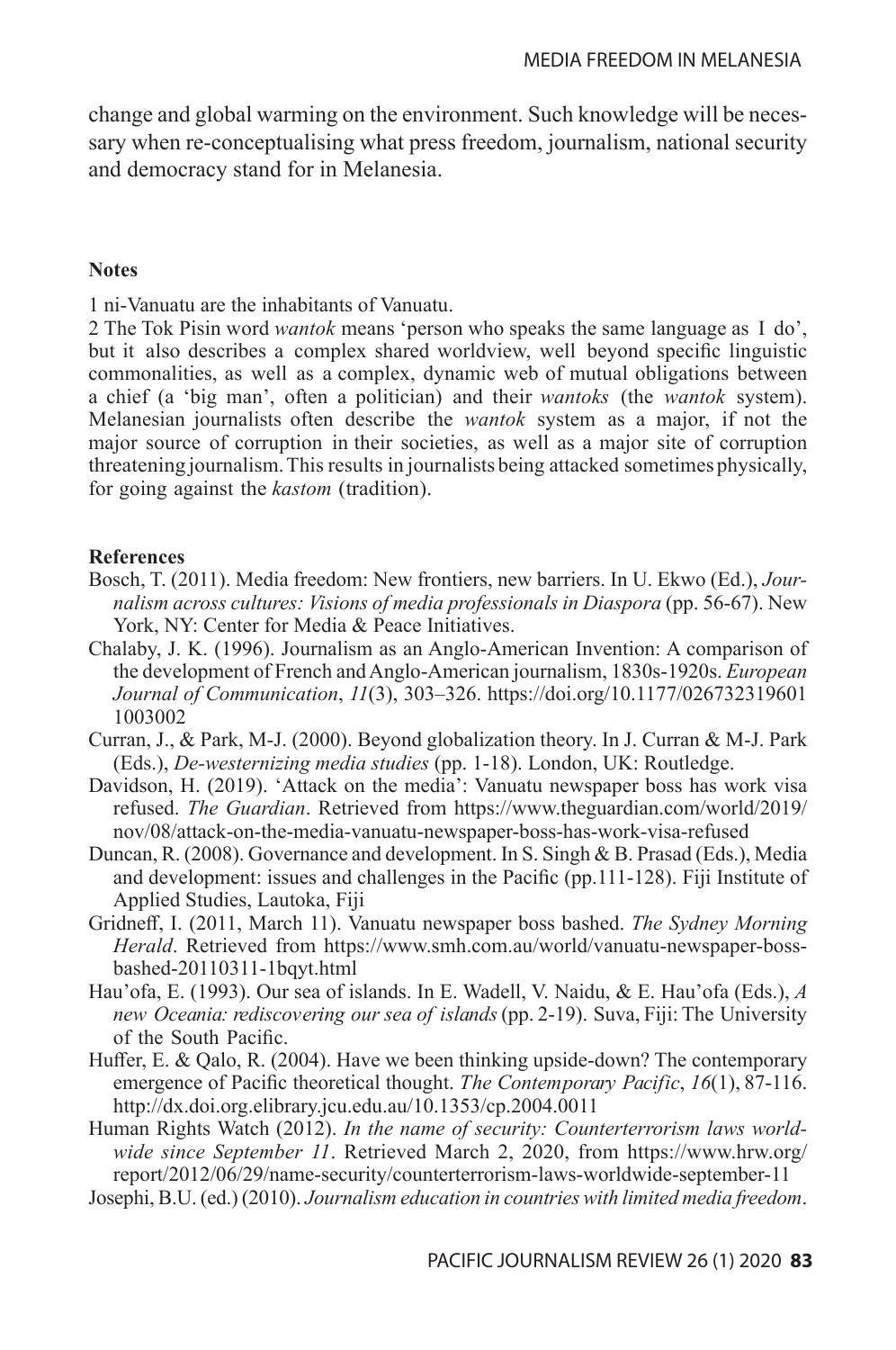New York, NY: Peter Lang.

- Larmour, P. (2005). *Foreign flowers institutional transfer and good governance in the Pacific Islands*. Honolulu, Hawai'i: University of Hawai'i Press.
- Melanesia Media Freedom Forum. (2019). *Outcome statement*. Retrieved from: https:// www.griffith.edu.au/\_\_data/assets/pdf\_file/0016/910123/MMFF-Outcome-Statement. pdf
- M'Balla-Ndi, M. (2015). On being a contemporary *taasila*: Navigating *kastom and ol ting blong waet man*. *Perspectives*, *23*(4), 599-614. DOI: 10.1080/0907676X.2015.1066407
- M'Balla-Ndi, M. (2017). Division in the land of 'the unspoken': Examining journalistic practice in contemporary New Caledonia. *MedieKultur*, *33*(62), 52-71. https://doi. org/10.7146/mediekultur.v33i62.24431
- Pacific Freedom Forum. (2009). *PFF statement on assault of Vanuatu Daily Post journalist Esther Tinning*. [Media release]. Retrieved from https://pacificfreedomforum.blogspot. com/2009/03/pff-statement-on-assault-of-vanuatu.html
- Robie, D. (2002). Freedom of speech in the Pacific: Don't shoot the messenger. *Australian Journalism Review*, *24*(1), 147-153.
- Robie, D. (2012). Coups, conflicts and human rights: Pacific media paradigms and challenges. *Asia Pacific Media Educator*, *22*(2), 217-229. https://doi. org/10.1177/1326365X13498168
- Robie, D. (2014). Don't spoil my beautiful face: Media, mayhem and human rights in the Pacific. Auckland: Little Island Press.
- Stevens, M. (2009, July, 27). Address at the Pacific Islands News Association's Pacific Media Summit, Port Vila, Vanuatu.
- Tinning, E. (2009, July, 27). Address at Pacific Islands News Association's Pacific Media Summit address, Port Vila, Vanuatu.
- Van Meijl, T. (1999). *Oceania, 69*(3), 220-221. Retrieved March 2, 2020, from www. jstor.org/stable/40331686
- Walden, M. (2019). Journalist says he's barred from Vanuatu over reporting on Chinese influence. *ABC*. Retrieved from https://www.abc.net.au/news/2019-11-18/vanuatujournalist-dan-mcgarry-china-reporting-barred/11715428
- Wasserman, H., & de Beer, A.S. (2009). Towards de-westernizing journalism studies. In K. Wahl-Jorgensen & T. Hanitzsch (Eds.), *The handbook of journalism studies* (pp. 428-438). New York, NY: Routledge.

*Dr Marie M'Balla-Ndi Oelgemöller is a French journalist and the Head of Multimedia Journalism and Writing at James Cook University, Townsville, Australia, where she currently teaches arts, writing and journalism courses. Her doctoral research explored the impact of local customs on journalistic practice in the South Pacific.*  marie.oelgemoeller@jcu.edu.au

*Dr Levi Obijiofor is an associate professor of journalism at the School of Communication and Arts, the University of Queensland, Brisbane, Australia. He teaches undergraduate and postgraduate journalism and communication courses. His publications include numerous peer-reviewed journal articles and two scholarly monographs,* Journalism Across Cultures: An Introduction *(2011, Palgrave Macmillan)(co-authored with Professor Folker Hanusch), and* New Technologies in

**84** PACIFIC JOURNALISM REVIEW 26 (1) 2020